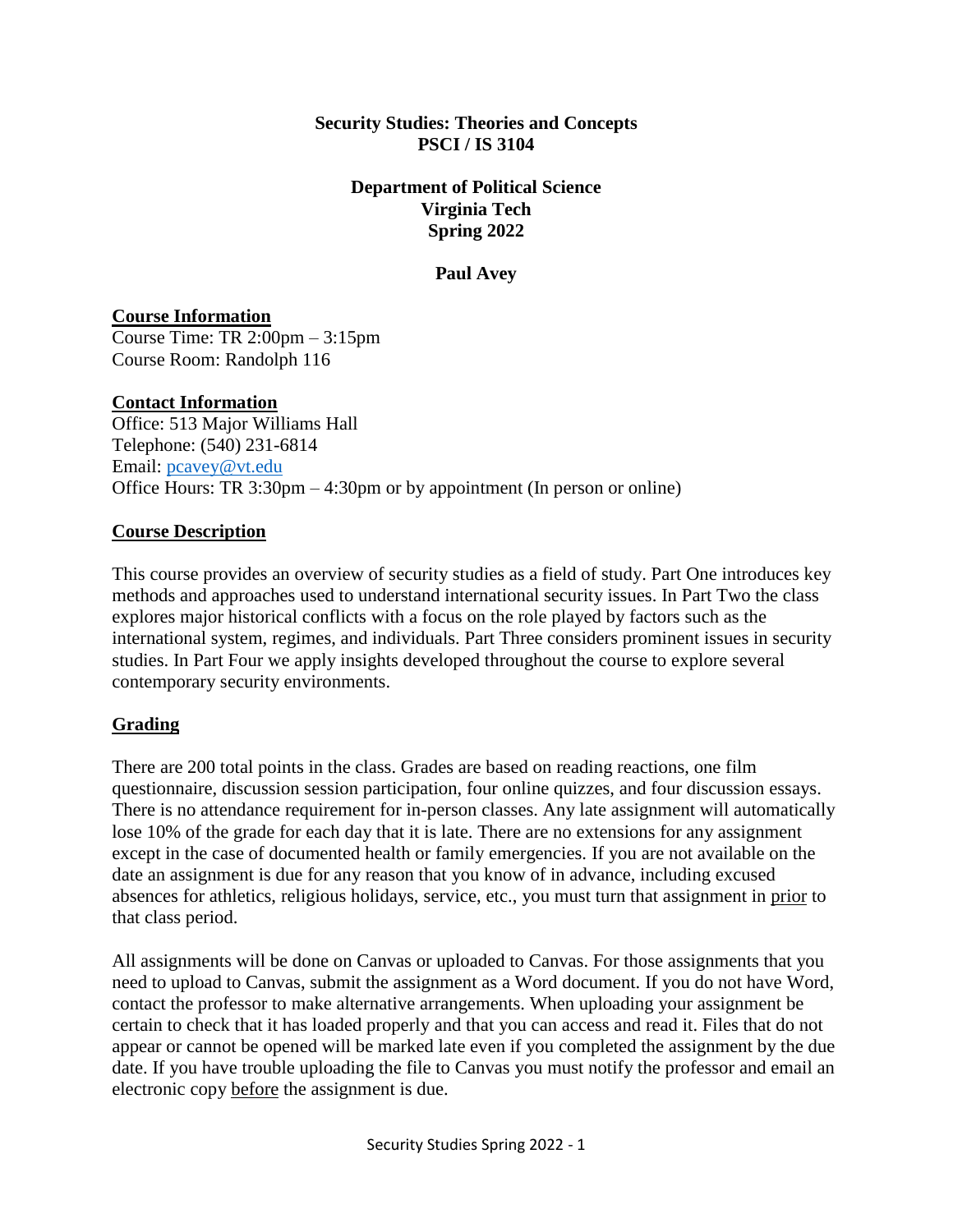The grade you receive at the end of the semester is final and will not be rounded up or down. The only exceptions are if there is a calculation error in your point total. If you believe there are any errors or omissions with your grade immediately contact the professor.

### **Reading Reactions** (2.5 points each; 10 points total)

You must comment on one reading in each part of the course. Post your reaction in the Discussions tab on Canvas. The reading reaction should be 3-5 sentences and identify a major piece of information from one of the chapters/articles or across multiple chapters/articles that you found interesting or generates further discussion. Be sure to identify the reading(s) in your post. Which reading you want to comment on is up to you, but it must be from that part of the course. For example, during part 1 you must comment on a reading assigned in part 1, during part 2 a reading assigned in part 2, etc. You may comment on the reading for each part of the course at any time during that part of the course up to the beginning of the last substantive class in each section of the course: February 10 (Part 1); March 1 (Part 2); April 12 (Part 3); and April 28 (Part 4).

### **Film Questionnaire** (15 points)

The questionnaire will cover the film *The Battle of Algiers*. The film is available to watch online through the Virginia Tech Library:<https://virginiatech.on.worldcat.org/oclc/900276236> (it is also available to rent on Amazon and currently available on HBO Max). If you have trouble accessing the film, contact the professor by the start of the film class on March 29 (Class 19). The film questionnaire will be available on Canvas at 3:15pm on March 24 (Class 18). We will not meet in class on March 29 (Class 19) or March 31 (Class 20). Instead, use that time to watch the film and finish the film questionnaire. The assignment is due electronically by the end of class on March 31 (Class 20). Note that this film contains depictions of violence and torture. If you have concerns, please contact the professor before viewing to discuss options.

#### **Quizzes** (15 points each; 60 points total)

There are four online quizzes. You will have 45 minutes to complete the quiz once you begin. These will be available beginning at 2pm the day before each Discussion class. The quiz will close at the beginning of each Discussion class. You must complete the quiz during that time. For example, Quiz 2 will be available beginning at 2pm on March 2 and will close at 2pm on March 3. For each quiz you must answer ten multiple choice questions and one identification term. For the identification you need to briefly explain the term and its significance. Each identification answer should be 1-3 paragraphs. Quizzes are open book and open notes, but you must complete the quiz on your own.

#### **Discussion Essays** (25 points each; 100 points total)

There are four short 800-1,300 word discussion essays. I will distribute questions the week before the essay is due along with more detailed instructions. The essays are due electronically by the start of each Discussion class: February 15 (Class 9); March 3 (Class 14); April 14 (Class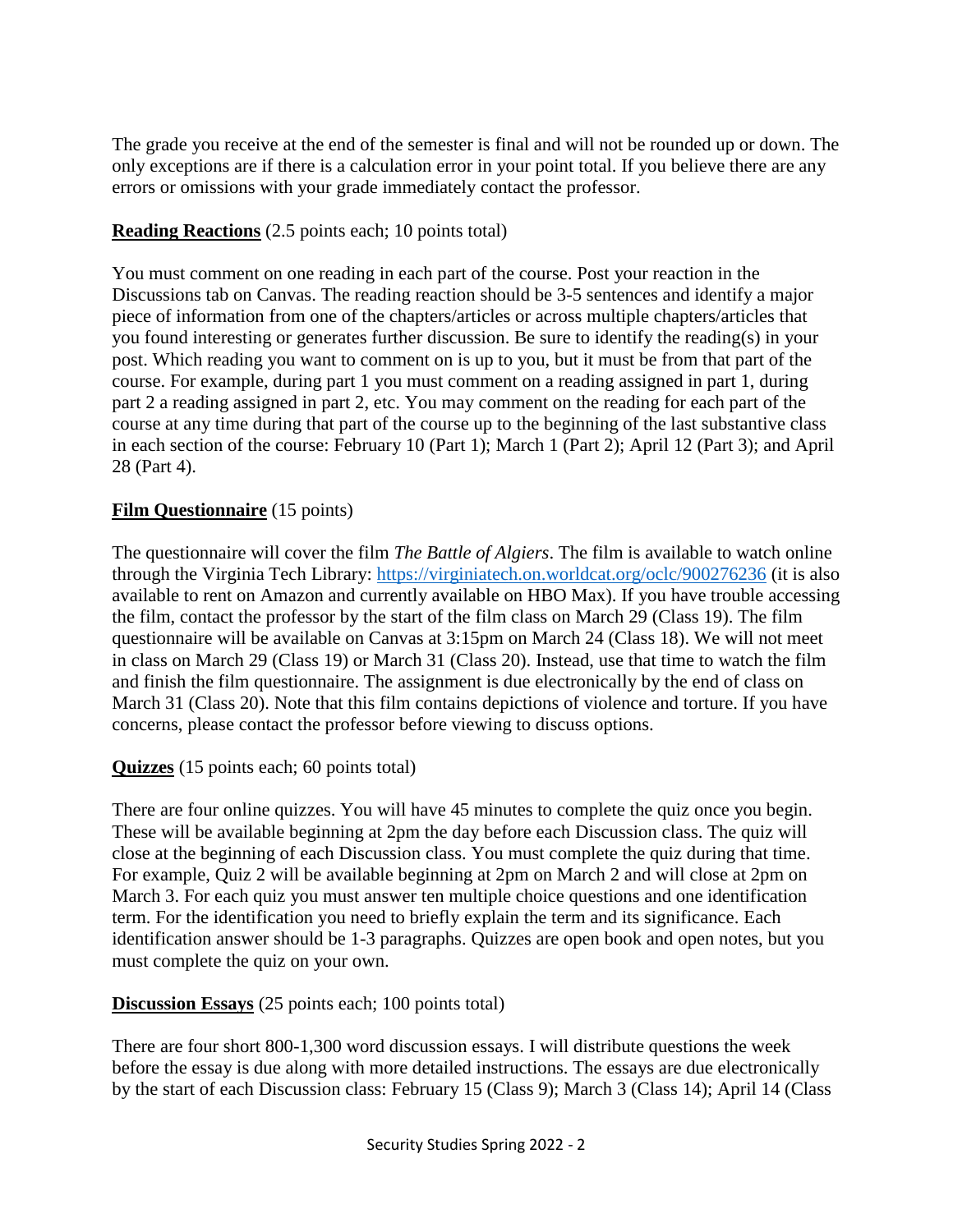24); and May 3 (Class 29). Be prepared to discuss your essays during the online discussion. Submit your essay as a Word document (not a pdf); if you do not have Word, contact the professor for alternative arrangements. It is your responsibility to make sure the essay uploads properly. Check that you can access and read it after you have uploaded it. Essays that that do not appear or cannot be opened by the professor or teaching assistant will be marked late.

## **Discussion Participation** (5 points each; up to 15 points total)

There are four online Discussion classes. The link is: [Removed]. The link will also be listed in the Course Reading Schedule below. There will be no recording to allow everyone to feel comfortable to respectfully express their views. For each session, you earn 1.5 points for attending, 1 point for having your camera on, and 2.5 points if you participate in the session. You can earn up to 5 points for each session you attend and 15 points for the semester. You do not need to talk the entire class, but to get full credit you must attend with your camera on and participate with substantive comments in at least three sessions. If you have connection issues, contact the professor for accommodations or alternative arrangements. Students may make alternative arrangements to get full credit only if they have documented health or family emergencies for two or more sessions. The grade is cumulative for the semester.

## **Academic Integrity**

The Undergraduate Honor Code pledge that each member of the university community agrees to abide by states:

"As a Hokie, I will conduct myself with honor and integrity at all times. I will not lie, cheat, or steal, nor will I accept the actions of those who do."

Students enrolled in this course are responsible for abiding by the Honor Code. A student who has doubts about how the Honor Code applies to any assignment is responsible for obtaining specific guidance from the course instructor before submitting the assignment for evaluation. Ignorance of the rules does not exclude any member of the University community from the requirements and expectations of the Honor Code.

Academic integrity expectations are the same for online classes as they are for in person classes. All university policies and procedures apply in any Virginia Tech academic environment, and all students are expected to follow them.

For additional information about the Honor Code, please visit: https://www.honorsystem.vt.edu/

## **Required Reading**

The following two books are required and will be available for purchase at the university bookstore or through online distributors. Due to supply chain disruptions the Collins textbook will only be available as an ebook from the university bookstore, but physical copies are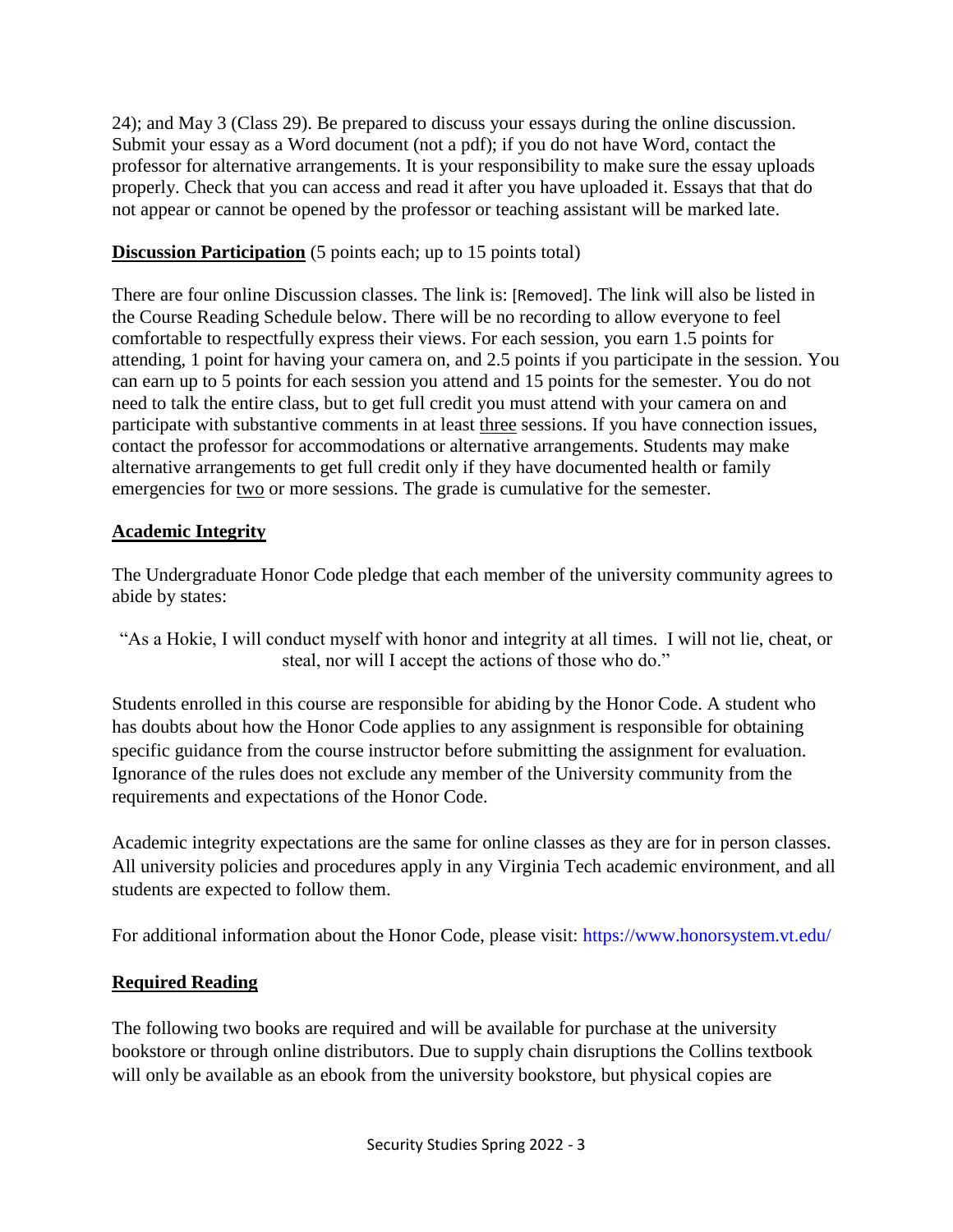available at BookHolders and through online distributors. Be sure that you get the correct edition  $(5<sup>th</sup>)$  of the Collins textbook.

- 1) Alan Collins, *Contemporary Security Studies*, 5<sup>th</sup> edition (Oxford: Oxford University Press, 2019)
- 2) Frank McDonough, *The Origins of the First and Second World Wars* (Cambridge: Cambridge University Press, 1997).

Readings with a URL can be accessed by clicking on the link in the Canvas syllabus or entering the URL manually. Readings with an AC are from the Collins textbook. Readings with an \* are available in the Files folder on the Canvas course webpage.

Several of the articles are behind paywalls. You will need to be logged into your university or library account to access them. You can also access them by going to the Library Homepage Quicklinks section, find the link for Journals, and then enter the Journal Title into the Journal Title Database. Be sure you use the Journal Title, not Article Title. For example, use *Foreign Affairs,* not the title of the article. You can then select from various options that have different years of access to different journals. Select the option that covers the year you need and go to the specific year, volume, and number. You can usually also use the search function once into a specific journal database (e.g., JSTOR, Project MUSE).

## **Electronics Policy**

Laptops and tablets are allowed only for notetaking and consulting course material (e.g., readings, slides) during class. By using an electronic device, you agree to only use it for only these class related purposes. This means that you will not use it to check email, visit social media sites, watch videos, communicate with friends, or any other purpose. Failure to abide by this policy may result in a grade reduction. These types of non-class activities can hinder the learning of your classmates.

## **Students with Disabilities**

I am strongly committed to working with students who have any disability recognized under the Americans with Disabilities Act to ensure that they are able to fully participate in class activities. If you feel you require reasonable accommodations please follow the process outlined by the Services for Students with Disabilities office, at: [http://www.ssd.vt.edu/.](http://www.ssd.vt.edu/)

## **Health**

Virginia Tech is committed to protecting the health and safety of all members of its community. By participating in this class, students agree to abide by university guidelines to reduce the spread of the coronavirus. As of the start of this course, that includes that all students wear masks in the classroom. Current guidelines and information on resources available to students can be found at: [https://ready.vt.edu/public-health-guidelines.html.](https://ready.vt.edu/public-health-guidelines.html) You can also visit [https://ready.vt.edu/;](https://ready.vt.edu/) [https://ready.vt.edu/faq.html;](https://ready.vt.edu/faq.html) and<https://ready.vt.edu/well.html> for additional information and updates. The course will adapt if guidelines change.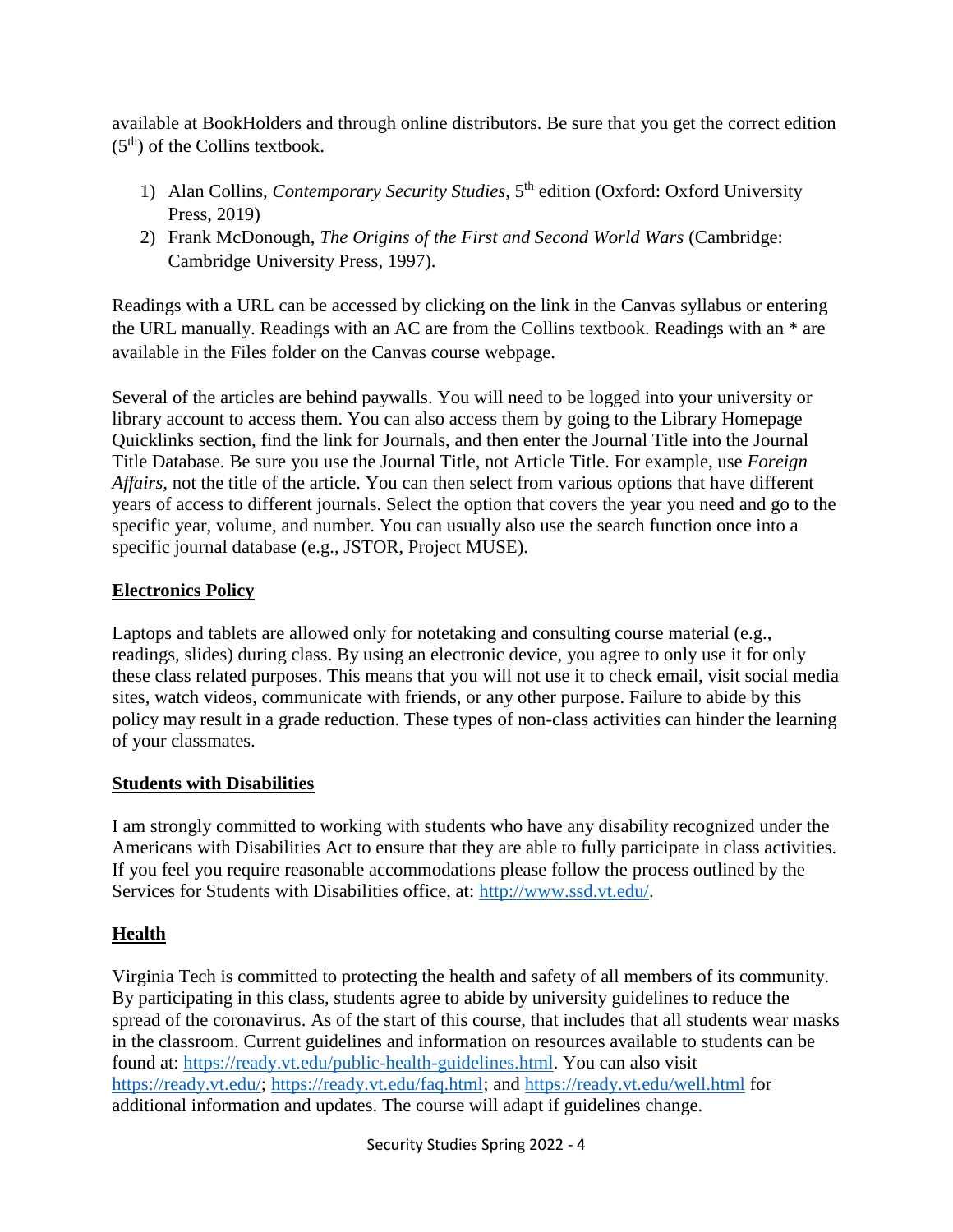# **Course Outline**

## **Part 1: Concepts and Approaches**

| January 18 $(T)$ | Class 1 | Introduction                    |
|------------------|---------|---------------------------------|
| January 20 $(R)$ | Class 2 | Theory                          |
| January 25 $(T)$ | Class 3 | Anarchy and Force               |
| January 27 $(R)$ | Class 4 | Realism                         |
| February $1(T)$  | Class 5 | Liberalism                      |
| February $3(R)$  | Class 6 | Workshop                        |
| February 8 (T)   | Class 7 | Constructivism                  |
| February $10(R)$ | Class 8 | <b>Critical Studies</b>         |
| February 15 (T)  | Class 9 | Discussion (Online Synchronous) |

## **Part 2: Hot and Cold Wars**

| February 17 $(R)$ | Class 10 | World War I                     |
|-------------------|----------|---------------------------------|
| February 22 $(T)$ | Class 11 | World War II                    |
| February 24 $(R)$ | Class 12 | Cold War                        |
| March $1(T)$      | Class 13 | <b>Iraq</b>                     |
| March $3(R)$      | Class 14 | Discussion (Online Synchronous) |
| March $8-10$      | No Class | <b>Spring Break</b>             |

# **Part 3: Issues**

| March $15(T)$  | Class 15 | Environment                     |
|----------------|----------|---------------------------------|
| March $17(R)$  | Class 16 | Economics                       |
| March $22(T)$  | Class 17 | <b>WMD</b>                      |
| March $24(R)$  | Class 18 | Terrorism                       |
| March $29(T)$  | Class 19 | Film (Online Asynchronous)      |
| March $31(R)$  | Class 20 | Film (Online Asynchronous)      |
| April $5(T)$   | Class 21 | Humanitarian Intervention       |
| April $7(R)$   | Class 22 | Health                          |
| April 12 $(T)$ | Class 23 | Cyber                           |
| April 14 $(R)$ | Class 24 | Discussion (Online Synchronous) |

## **Part 4: Contemporary Environments**

| April 19 $(T)$ | Class 25 | Asia                            |
|----------------|----------|---------------------------------|
| April 21 $(R)$ | Class 26 | Europe                          |
| April 26 $(T)$ | Class 27 | Middle East                     |
| April 28 $(R)$ | Class 28 | A Liberal Order?                |
| May $3(T)$     | Class 29 | Discussion (Online Synchronous) |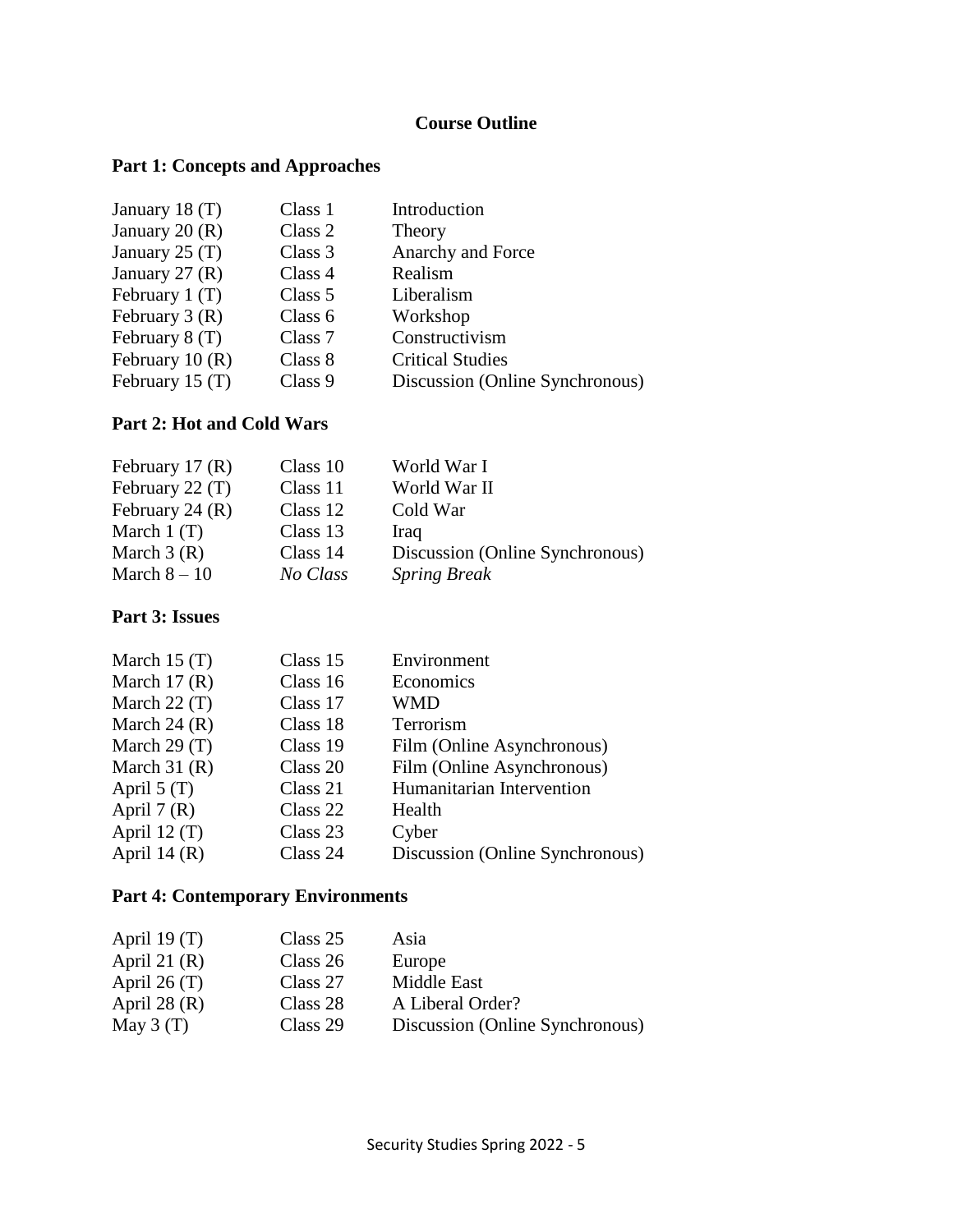#### **Course Reading Schedule**

### **Part 1: Concepts and Approaches**

#### **January 18 (T) Class 1. Introduction**

• No reading

#### **January 20 (R) Class 2. Theory**

- Tom Nichols, "How America Lost Faith in Expertise," *Foreign Affairs*, Vol. 96, No. 2 (March/April 2017), pages 60-73, <https://heinonline.org/HOL/P?h=hein.journals/fora96&i=290>
- \* Nate Silver, The Signal and the Noise, (New York: Penguin Press, 2012), pages 185-189, 194-197

### **January 25 (T) Class 3. Anarchy and Force**

- \* Thucydides, History of the Peloponnesian War, pages 400-408 (sections 84-116)
- Tami Davis Biddle, "Coercion Theory: A Basic Introduction for Practitioners," Texas National Security Review, Vol. 3, No. 2 (Spring 2020), pages 95-109, <https://tnsr.org/2020/02/coercion-theory-a-basic-introduction-for-practitioners>

#### **January 27 (R) Class 4. Realism**

• AC, Charles L. Glaser, "Realism," pages 13-29 (Chapter 2)

#### **February 1 (T) Class 5. Liberalism**

• AC, Patrick Morgan, "Liberalism and Liberal Internationalism," pages 30-46 (Chapter 3)

## **February 3 (R) Class 6. Workshop**

• No reading

#### **February 8 (T) Class 7. Constructivism**

• AC, Christine Agius, "Social Constructivism," pages 74-90 (Chapter 6)

*Discussion Essay 1 available on Canvas at 3:15pm. Due by beginning of class on February 15.*

#### **February 10 (R) Class 8. Critical Studies**

• AC, David Mutimer, "Critical Security Studies: A Schematic History," pages 91-110 (Chapter 7)

*Reading reaction for Part 1 due by beginning of class. The reading must be from Part 1.* 

#### **February 15 (T) Class 9. Discussion (Online Synchronous)**

- No reading
- Do not come to classroom join Zoom meeting at start of class: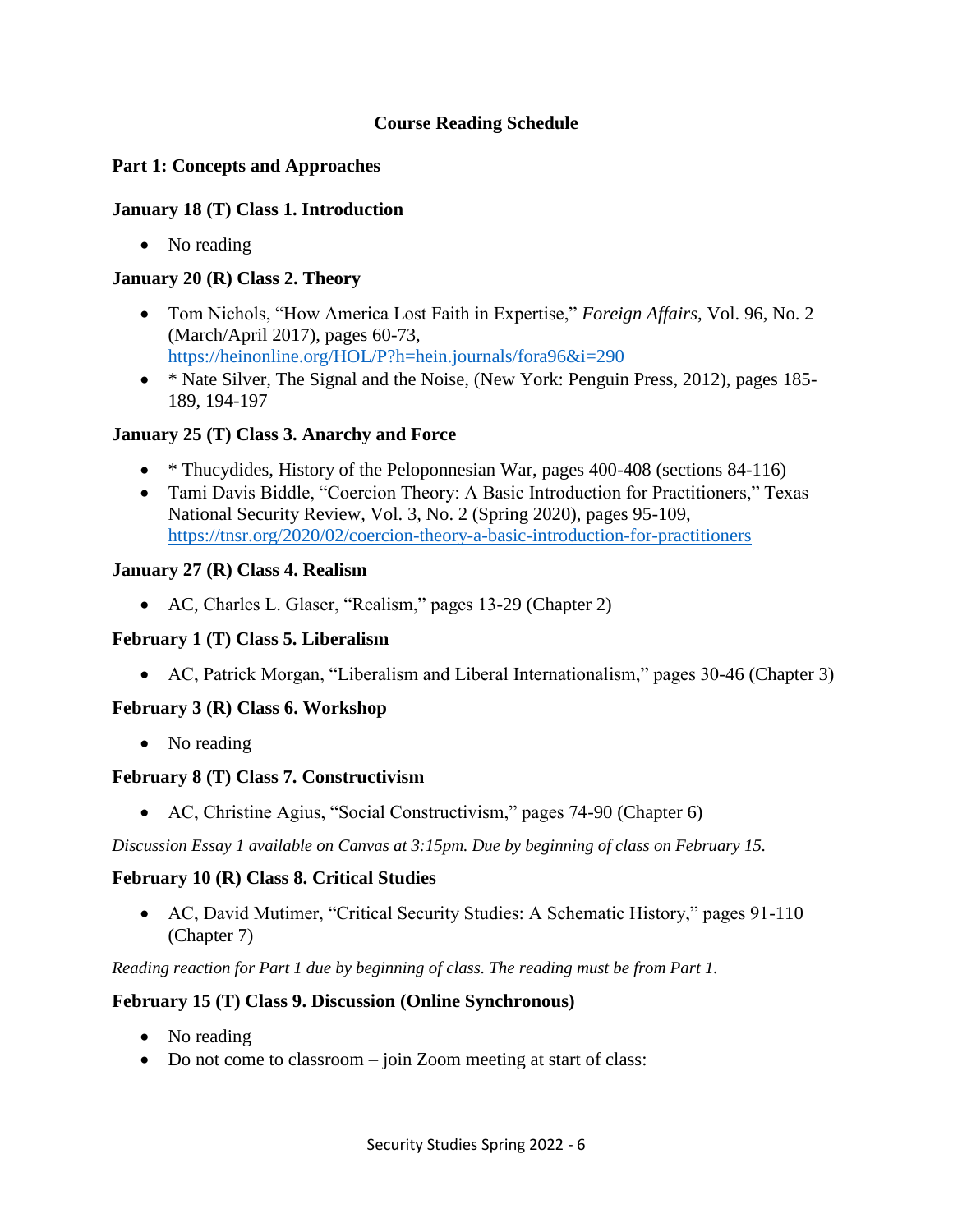*Online Quiz due by beginning of class. The quiz will be available on Canvas beginning at 2pm on February 14. Once you begin the quiz you will have 45 minutes to complete it. Note the quiz will end at the beginning of class, if you begin the quiz after 1:15pm on February 15 you will not get extra time.* 

*Discussion essay due electronically on Canvas by the beginning of class.* 

#### **Part 2: Hot and Cold Wars**

#### **February 17 (R) Class 10. World War I**

• McDonough, *The Origins of the First and Second World Wars*, pages 3-18

#### **February 22 (T) Class 11. World War II**

• McDonough, *The Origins of the First and Second World Wars*, pages 43-64, 69-82

#### **February 24 (R) Class 12. Cold War**

• John Lewis Gaddis, "The Long Peace: Elements of Stability in the Postwar International System," *International Security*, Vol. 10, No. 4 (1986), pages 99-142, [https://www-jstor](https://www-jstor-org.ezproxy.lib.vt.edu/stable/2538951)[org.ezproxy.lib.vt.edu/stable/2538951](https://www-jstor-org.ezproxy.lib.vt.edu/stable/2538951)

*Discussion Essay 2 available on Canvas at 3:15pm. Due by beginning of class on March 3.* 

#### **March 1 (T) Class 13. Iraq**

• \* Hal Brands, "The Dangers of Being Grand: George W. Bush and the Post-9/11 Era," pages 144-189.

*Reading reaction for Part 2 due by beginning of class. The reading must be from Part 2.* 

#### **March 3 (R) Class 14. Discussion (Online Synchronous)**

- No Reading
- Do not come to classroom join Zoom meeting at start of class:

*Online Quiz due by beginning of class. The quiz will be available on Canvas beginning at 2pm on March 2. Once you begin the quiz you will have 45 minutes to complete it. Note the quiz will end at the beginning of class on March 3, if you begin the quiz after 1:15pm on March 3 you will not get extra time.* 

*Discussion essay due electronically on Canvas by the beginning of class.* 

#### **March 8 – 10** *No Class Spring Break*

#### **Part 3: Issues**

#### **March 15 (T) Class 15. Environment**

• AC, John Barnett and Geoff Dabelko, "Environmental Security," pages 235-252 (Chapter 16)

#### **March 17 (R) Class 16. Economics**

• AC, Gary M. Shiffman, "Economic Security," pages 253-267 (Chapter 17)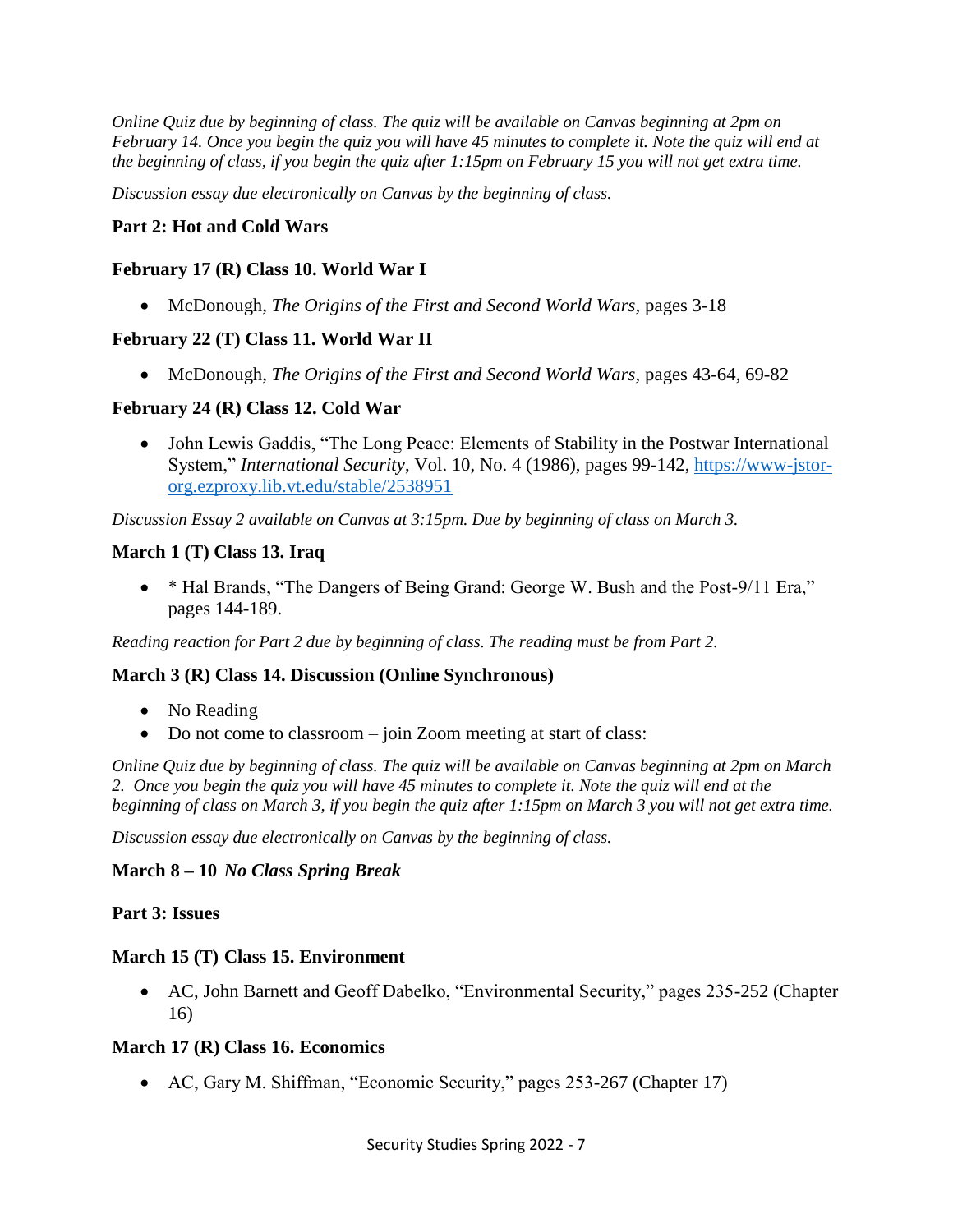#### **March 22 (T) Class 17. WMD**

• AC, James J. Wirtz, "Weapons of Mass Destruction," pages 300-317 (Chapter 20)

### **March 24 (R) Class 18. Terrorism**

• AC, Brenda Lutz and James Lutz, "Terrorism," pages 318-333 (Chapter 21)

*Film questionnaire available on Canvas at 3:15pm.*

#### **March 29 (T) Class 19. Film (Online Asynchronous)**

• No Reading - Do not come to classroom – watch the film *The Battle of Algiers* on your own time and begin film questionnaire

#### **March 31 (R) Class 20. Film (Online Asynchronous)**

• No Reading - Do not come to classroom – watch the film *The Battle of Algiers* on your own time and complete film questionnaire

*Film questionnaire due by the end of class.* 

### **April 5 (T) Class 21. Humanitarian Intervention**

• AC, Alex J. Bellamy and Stephen McLoughlin, "Humanitarian Intervention," pages 334- 349 (Chapter 22)

### **April 7 (R) Class 22. Health**

• AC, Stefan Elbe, "Health and Security," pages 379-392 (Chapter 25)

*Discussion Essay 3 available on Canvas at 3:15pm. Due by beginning of class on April 14.* 

## **April 12 (T) Class 23. Cyber**

• AC, Myriam Dunn Cavelty, "Cyber-Security," pages 410-427 (Chapter 27)

*Reading reaction for Part 3 due by beginning of class. The reading must be from Part 3.* 

#### **April 14 (4) Class 24. Discussion (Online Synchronous)**

- No Reading
- Do not come to classroom join Zoom meeting at start of class:

*Online Quiz due by beginning of class. The quiz will be available on Canvas beginning at 2pm on April 13. Once you begin the quiz you will have 45 minutes to complete it. Note the quiz will end at the beginning of class on April 14, if you begin the quiz after 1:15pm on April 14 you will not get extra time.* 

*Discussion essay due electronically on Canvas by the beginning of class.* 

#### **Part 4: Contemporary Environments**

#### **April 19 (T) Class 25. Asia**

• Jennifer Lind, "Life in China's Asia," *Foreign Affairs*, Vol. 97, No. 2 (Mar/Apr 2018), pages 71-82,<https://heinonline.org/HOL/P?h=hein.journals/fora97&i=289>